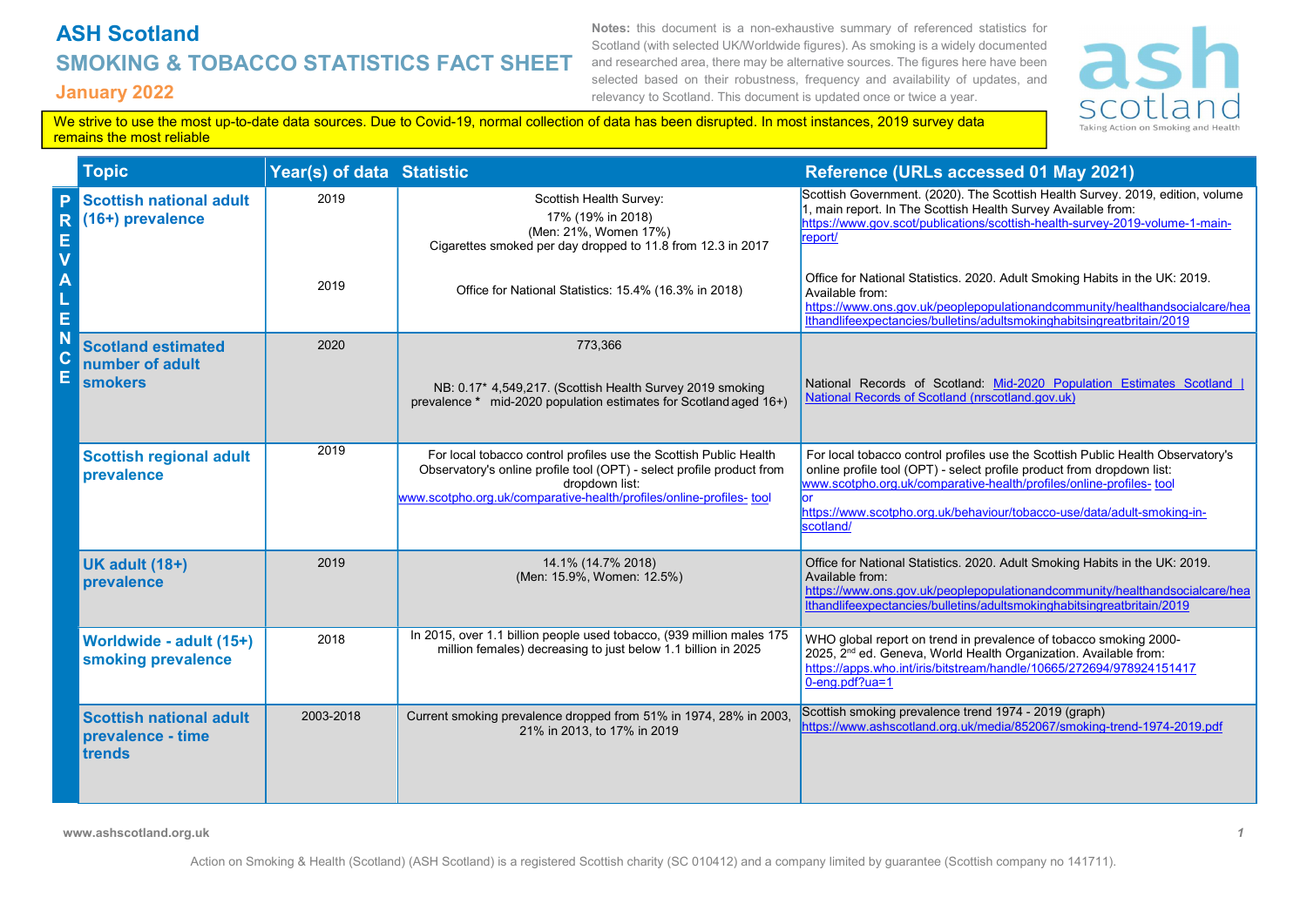| <b>Topic</b>                                                                                                      | Year(s) of data Statistic |                                                                                                                                                                                                                                                                                   | Reference (URLs accessed 01 April 2020)                                                                                                                                                                                                                                                                                                                                                                                                                                           |
|-------------------------------------------------------------------------------------------------------------------|---------------------------|-----------------------------------------------------------------------------------------------------------------------------------------------------------------------------------------------------------------------------------------------------------------------------------|-----------------------------------------------------------------------------------------------------------------------------------------------------------------------------------------------------------------------------------------------------------------------------------------------------------------------------------------------------------------------------------------------------------------------------------------------------------------------------------|
| <b>Scottish national adult</b><br>prevalence -<br>age trends                                                      | 2019                      | In 2019 smoking prevalence by age group was: 16-24 14%   25-34<br>22%   35-44 22%   45-54 21%   55-64 17%   65-74 12% and 75+ 7%                                                                                                                                                  | Scottish Government. (2020). The Scottish Health Survey. 2019, edition, volume<br>1, main report. In The Scottish Health Survey Available from:<br>https://www.gov.scot/publications/scottish-health-survey-2019-volume-1-main-<br>report/                                                                                                                                                                                                                                        |
| <b>Scottish national adult</b><br>prevalence -<br>deprivation trends                                              | 2019                      | 32% of adults in the most deprived quintile (SIMD1) (up by 5% from<br>2017) smoke compared to 6% in the least deprived quintile (SIMD5).<br>More than 5 time the number of people in the most deprive groups<br>smoke compared to the least deprived                              | Scottish Government. (2020). The Scottish Health Survey. 2019, edition, volume<br>1, main report. In The Scottish Health Survey Available from:<br>https://www.gov.scot/publications/scottish-health-survey-2019-volume-1-main-<br>report/                                                                                                                                                                                                                                        |
| <b>Scottish national adult</b><br>prevalence - living with<br>long-term limiting<br>health conditions             | 2019                      | 26% of those living with long-term limiting health conditions smoke,<br>compared with 13% of those with no limiting condition.<br>Males: 30% v 18%<br>Women: 24% v 13%                                                                                                            | Scottish Government. (2020). The Scottish Health Survey. 2019, edition, volume<br>, Supplementary data tables. In The Scottish Health Survey Available from:<br>https://www.gov.scot/publications/scottish-health-survey-2019-volume-1-main-<br>report/                                                                                                                                                                                                                           |
| <b>Scottish national adult</b><br>prevalence - targets                                                            | 2011-2034                 | Scotland's target is to reduce adult (16+) smoking prevalence to 5% by<br>2034<br>Intermediary targets: 12% by 2021,<br>9% by 2026, 6% by 2031.                                                                                                                                   | Scottish Government. 2018. Raising Scotland's Tobacco-free Generation: Our<br>Tobacco Control Action Plan 2018. Edinburgh: Scottish Government.<br>Available from: https://www.gov.scot/publications/raising-scotlands-tobacco-<br>free-generation-tobacco-control-action-plan-2018/                                                                                                                                                                                              |
|                                                                                                                   |                           |                                                                                                                                                                                                                                                                                   |                                                                                                                                                                                                                                                                                                                                                                                                                                                                                   |
| *Scotland - smoking<br>attributable deaths and<br>hospital -admissions                                            | 2018<br>2018              | There are 9,360, (16% of all annual deaths), 308 per 100,000<br>population (385 males/231 females), smoking-related deaths a year in<br>Scotland, in aged 35+.<br>There are 51,969 (1,637 per 100,000 population) smoking-related<br>admissions every year in Scotland, aged 35+. | Scottish Public Health Observatory (ScotPHO). [2018]. ScotPHO Online<br>Profiles Tool. Available from: https://www.scotpho.org.uk/behaviour/tobacco-<br>use/data/smoking-attributable-deaths/ and<br>https://www.scotpho.org.uk/behaviour/tobacco-use/data/smoking-attributable-<br>admissions/                                                                                                                                                                                   |
| <b>Scotland - years of</b><br>healthy life lost in<br>middle age (35-69) for<br>deaths attributable to<br>smoking | 2004                      | 22 years life lost on average among men and women who die in middle<br>age (35-69) as a result of smoking.                                                                                                                                                                        | Health Scotland, ISD Scotland and ASH Scotland. 2007. An atlas of tobacco<br>smoking in Scotland: A report presenting estimated smoking prevalence and<br>smoking-attributable deaths within Scotland. NHS Scotland/Scottish Public<br>Health Observatory. Available from: www.scotpho.org.uk/publications/reports-<br>and-papers/an-atlas-of-tobacco-smoking- in-scotland-a-report-presenting-<br>estimated-smoking-prevalence-and-smoking- attributable-deaths-within-scotland/ |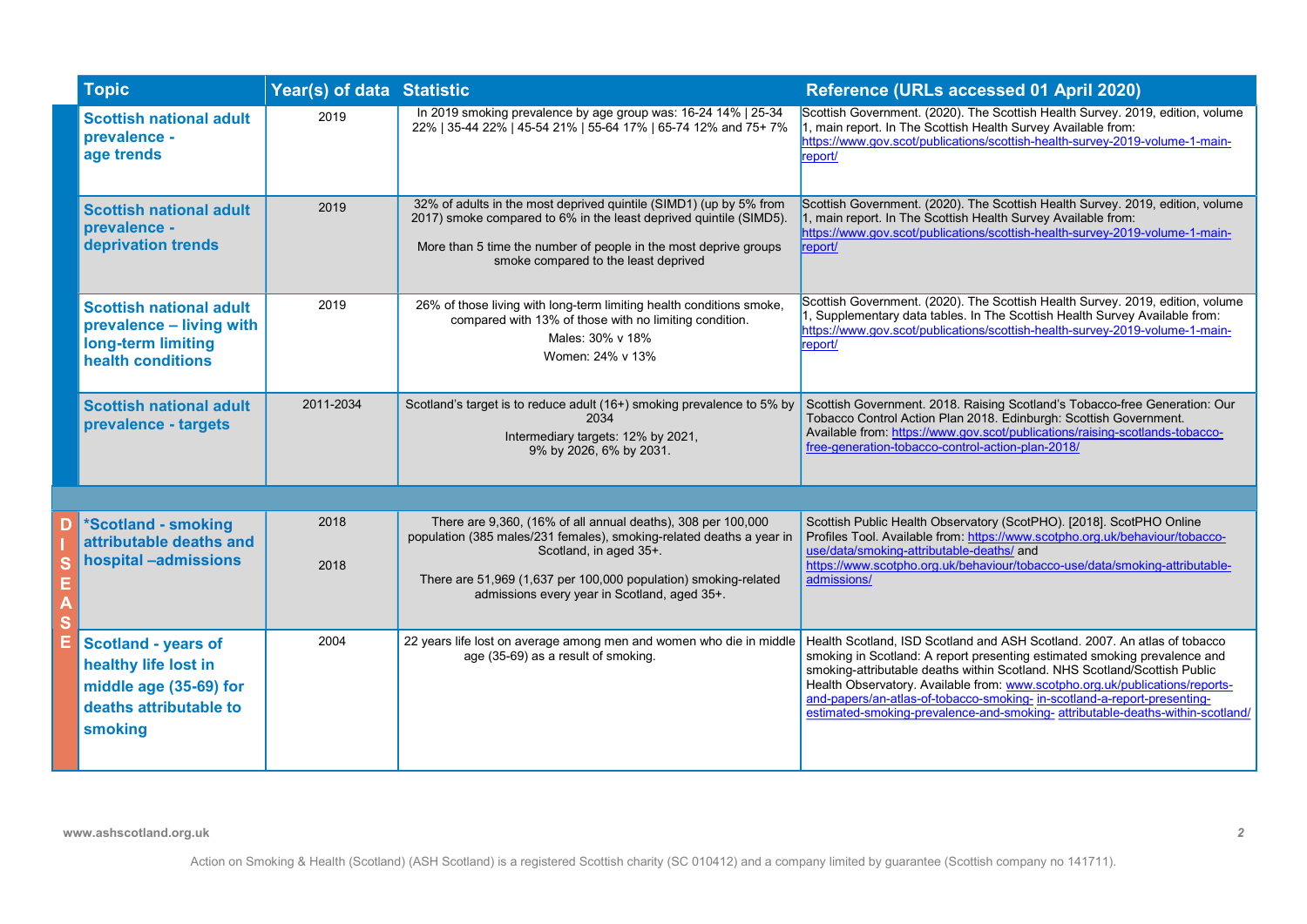|                       | <b>Topic</b>                                                                                    | Year(s) of data Statistic |                                                                                                                                                                                                                                                                                                                                                                                                                                                                                         | <b>Reference (URLs accessed January 2022)</b>                                                                                                                                                                        |
|-----------------------|-------------------------------------------------------------------------------------------------|---------------------------|-----------------------------------------------------------------------------------------------------------------------------------------------------------------------------------------------------------------------------------------------------------------------------------------------------------------------------------------------------------------------------------------------------------------------------------------------------------------------------------------|----------------------------------------------------------------------------------------------------------------------------------------------------------------------------------------------------------------------|
|                       | <b>Scotland - smoking</b><br>attributable deaths<br>by age                                      | 2018                      | Only a tiny (5%) proportion of smoking attributable deaths occur<br>before the age of 54. By far most death occur after 75 year of age.<br>35-44 0.8%   44-54 3.6%   55-64 9.6%   65-74 25%   75+ 61%                                                                                                                                                                                                                                                                                   | Scottish Public Health Observatory (ScotPHO). [2018]. ScotPHO Online Profiles<br>Tool. Available from: https://www.scotpho.org.uk/behaviour/tobacco-<br>use/data/smoking-attributable-deaths/                        |
|                       |                                                                                                 |                           | However, it should not be forgotten that the disease path leading to<br>smoking attributable deaths tend to start decades earlier.                                                                                                                                                                                                                                                                                                                                                      |                                                                                                                                                                                                                      |
|                       | <b>Scotland - smoking</b><br>attributable deaths<br>by deprivation                              | 2018                      | 8% of deaths in the least deprived SIMD quintile were from<br>smoking-attributable causes, compared with 38% in the most<br>deprived SIMD quintile. SIMD 1) 35%, 2) 25%, 3)18%, 4) 13%, 5)<br>$8\%)$                                                                                                                                                                                                                                                                                    | Scottish Public Health Observatory (ScotPHO). [2018]. ScotPHO Online<br>Profiles Tool. Available from:<br>https://www.scotpho.org.uk/behaviour/tobacco-use/data/smoking-<br>attributable-deaths/                     |
|                       | <b>England - smoking</b><br>attributable deaths and<br>hospital admissions                      | 2018/19                   | 74,600 deaths attributable to smoking - 15% of all deaths of adults 35+<br>506,100 hospital admissions attributable to smoking - 4% of all<br>admissions                                                                                                                                                                                                                                                                                                                                | NHS Digital. 2020. Statistics on Smoking: England, 2019 Available from:<br>https://digital.nhs.uk/data-and-<br>information/publications/statistical/statistics-on-smoking/statistics-<br>on-smoking-england-2020     |
|                       | <b>Great Britain - years of</b><br>life lost in deaths<br>attributable to smoking<br>(all ages) | 2000                      | On average, life-long smokers (who start early in adult life and never<br>stop) die about 10 years sooner than non-smokers.                                                                                                                                                                                                                                                                                                                                                             | Peto R, Watt J, Boreham J. Deaths from smoking. Clinical Trial<br>Service Unit & Epidemiological Studies Unit (CTSU), University of<br>Oxford. Available from: www.ctsu.ox.ac.uk/deathsfromsmoking/                  |
|                       | <b>Worldwide - smoking</b><br>attributable deaths                                               |                           | 'Globally, tobacco use killed 100 million people in the 20th century,<br>much more than all deaths in World Wars I and II combined. Tobacco-<br>related deaths will number around 1 billion in the 21st century if current<br>smoking patterns continue. Among middle-aged persons, tobacco use<br>is estimated to be the most important risk factor for premature death in<br>men and the second most important risk factor in women (following<br>high blood pressure) in 2010-2025.' | Drope J, Schluger N, Cahn Z, Drope J, Hamill S, Islami F, Liber A, Nargis N,<br>Stoklosa M. 2018. The Tobacco Atlas. Atlanta: American Cancer Society<br>and Vital Strategies. Available from: www.tobaccoatlas.org/ |
|                       |                                                                                                 |                           |                                                                                                                                                                                                                                                                                                                                                                                                                                                                                         |                                                                                                                                                                                                                      |
| $\mathbf c$<br>О<br>S | <b>Scotland - cost to the</b><br>healthcare system                                              | 2011                      | £323 million<br>(Estimated potential reduction in NHS expenditure if smoking<br>prevalence were reduced by 1 percentage point: £13.4m)                                                                                                                                                                                                                                                                                                                                                  | Scottish Public Health Observatory (ScotPHO). 2012. ScotPHO Smoking Ready<br>Reckoner - 2011 Edition. Available from:<br>https://www.scotpho.org.uk/media/1186/scotpho120626 smokingreadyreckoner.<br>pdf            |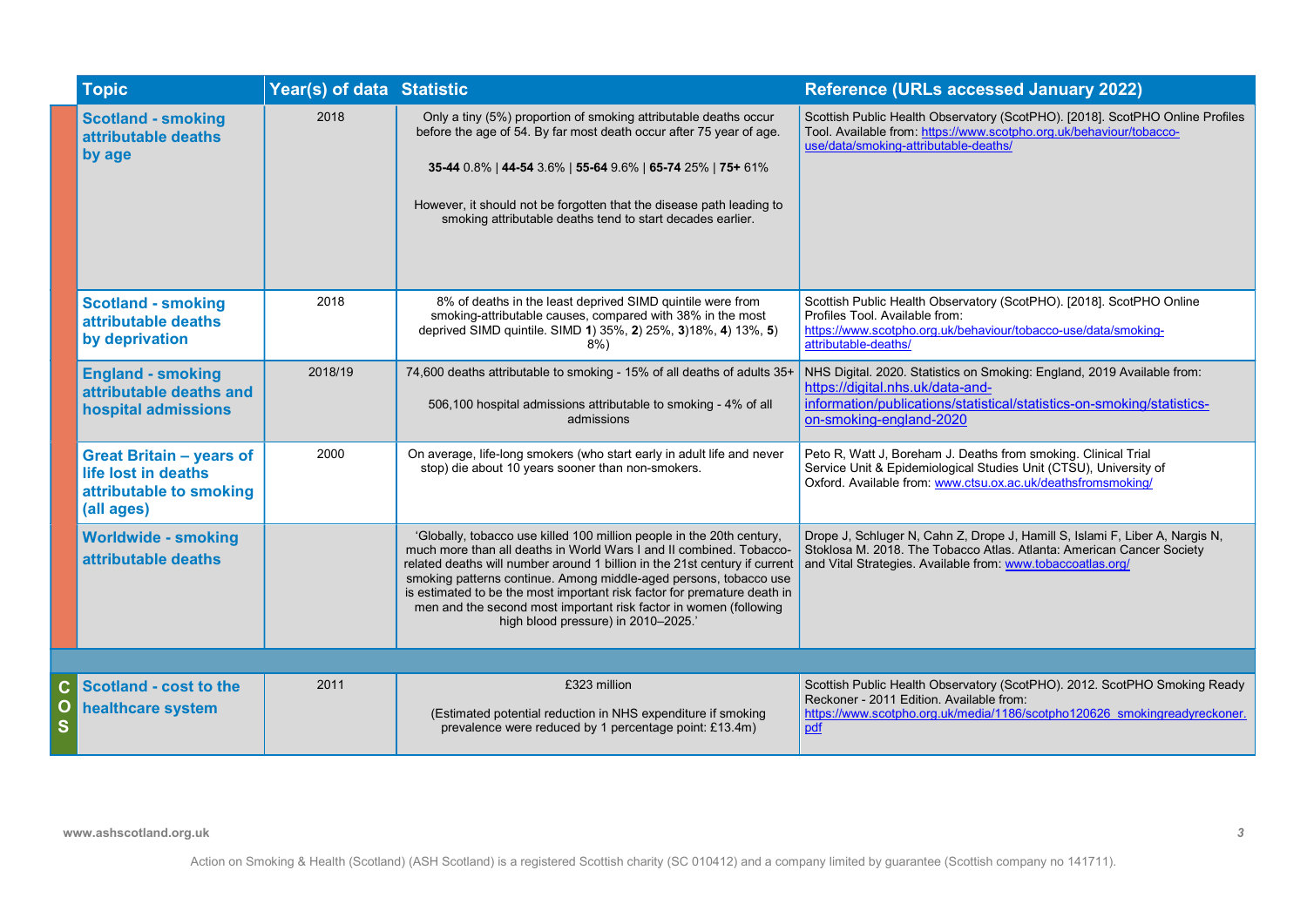|                       | <b>Topic</b>                                                              | Year(s) of data Statistic    |                                                                                                                                                                                                                                                                                                                                                                                                                                                                                                                                                                                                                                                                                                                                                                                   | Reference (URLs accessed 01 April 2020)                                                                                                                                                                                                                                      |
|-----------------------|---------------------------------------------------------------------------|------------------------------|-----------------------------------------------------------------------------------------------------------------------------------------------------------------------------------------------------------------------------------------------------------------------------------------------------------------------------------------------------------------------------------------------------------------------------------------------------------------------------------------------------------------------------------------------------------------------------------------------------------------------------------------------------------------------------------------------------------------------------------------------------------------------------------|------------------------------------------------------------------------------------------------------------------------------------------------------------------------------------------------------------------------------------------------------------------------------|
|                       | <b>Scotland - cost to</b><br>society                                      | 2006 - 2010                  | Approximately £1.1 billion annually.<br>(£271m in healthcare costs, £692m in productivity losses due to active<br>smoking, £60m in productivity losses due to passive smoking, £34m in<br>clearing smoking-related litter, £12m in fires caused by smoking in<br>commercial properties)                                                                                                                                                                                                                                                                                                                                                                                                                                                                                           | ASH Scotland. 2010. Up in smoke: The economic cost of tobacco in<br>Scotland. Edinburgh: ASH Scotland. Available from:<br>www.ashscotland.org.uk/what-we- do/campaign/policy-reports/up-in-<br>smoke-tobacco-economics.aspx                                                  |
|                       |                                                                           |                              |                                                                                                                                                                                                                                                                                                                                                                                                                                                                                                                                                                                                                                                                                                                                                                                   |                                                                                                                                                                                                                                                                              |
| G<br>P<br>E<br>O<br>P | <b>Scotland - smoking</b><br>prevalence among 13 &<br>15 year olds        | 2018<br>Trends<br>Girl/Boys  | Similar to 2015, in 2018, almost all 13 year olds (97%) were non-<br>smokers. 2% were regular smokers and 2% were occasional smokers.<br>Similar to 2015, in 2018, smoking was more common among 15 year<br>olds but the prevalence was still low: 7% were regular smokers and 6%<br>were occasional smokers.<br>The proportion of 13 and 15 year olds who regularly smoke has<br>decreased over time and is now at its lowest level since the SALSUS<br>survey began. In 2013, 2% of 13 year olds smoked regularly, down<br>from a peak of 8% in 1998, and 9% of 15 year olds, from a peak of 29%<br>in 1996.<br>Over the previous three decades or so, smoking prevalence<br>tended to be somewhat higher among girls, but this is no longer<br>true among 15 year olds in 2018 | Scottish Government. Scottish Schools Adolescent Lifestyle and Substance Use<br>Survey (SALSUS): Smoking Report 2018. 2019. Available from:<br>https://www.gov.scot/publications/scottish-schools-adolescent-lifestyle-<br>substance-use-survey-salsus-drug-use-report-2018/ |
|                       | Scotland - e-cigarette<br>use prevalence among<br>13 & 15 year olds       | 2018<br>Trends<br>Girls/Boys | In 2018, 17% of 13yo and 35% of 15yo ever used an e-cigarette, 2% of<br>13yo and 3% of 15yo used e-cigarettes more than once a week.<br>E-cigarettes use primarily occurs in regular and occasional [tobacco]<br>smokers in both 13 and 15 year olds.<br>There has been a significant increase in e-cigarette use, in all groups<br>between 2013 - 2018. Much smaller differences between 2015 - 2018<br>Boys were more likely to have used e-cigarettes (29% of boys, 22% of<br>girls). 3% of boys and 1% of girls use e-cigarettes regularly.                                                                                                                                                                                                                                   | Scottish Government. Scottish Schools Adolescent Lifestyle and Substance<br>Use Survey (SALSUS): Smoking Report 2018. 2019. Available from:<br>https://www.gov.scot/publications/scottish-schools-adolescent-lifestyle-<br>substance-use-survey-salsus-drug-use-report-2018/ |
|                       | <b>Scotland - smoking</b><br>prevalence amongst<br>young adults (16 - 24) | 2018                         | 19% of adults aged 16-24 were current smokers. (24%<br>men, 13% women)                                                                                                                                                                                                                                                                                                                                                                                                                                                                                                                                                                                                                                                                                                            | Cheong, C K., Dean, L., Dougall, I., Hinchliffe, S., Mirani, K., Vosnaki, K., Wilson,<br>V., (eds). Scottish Health Survey 2018: Volume 1: Main Report. 2018. Available<br>from: https://www2.gov.scot/Topics/Statistics/Browse/Health/scottish-health-<br>survey            |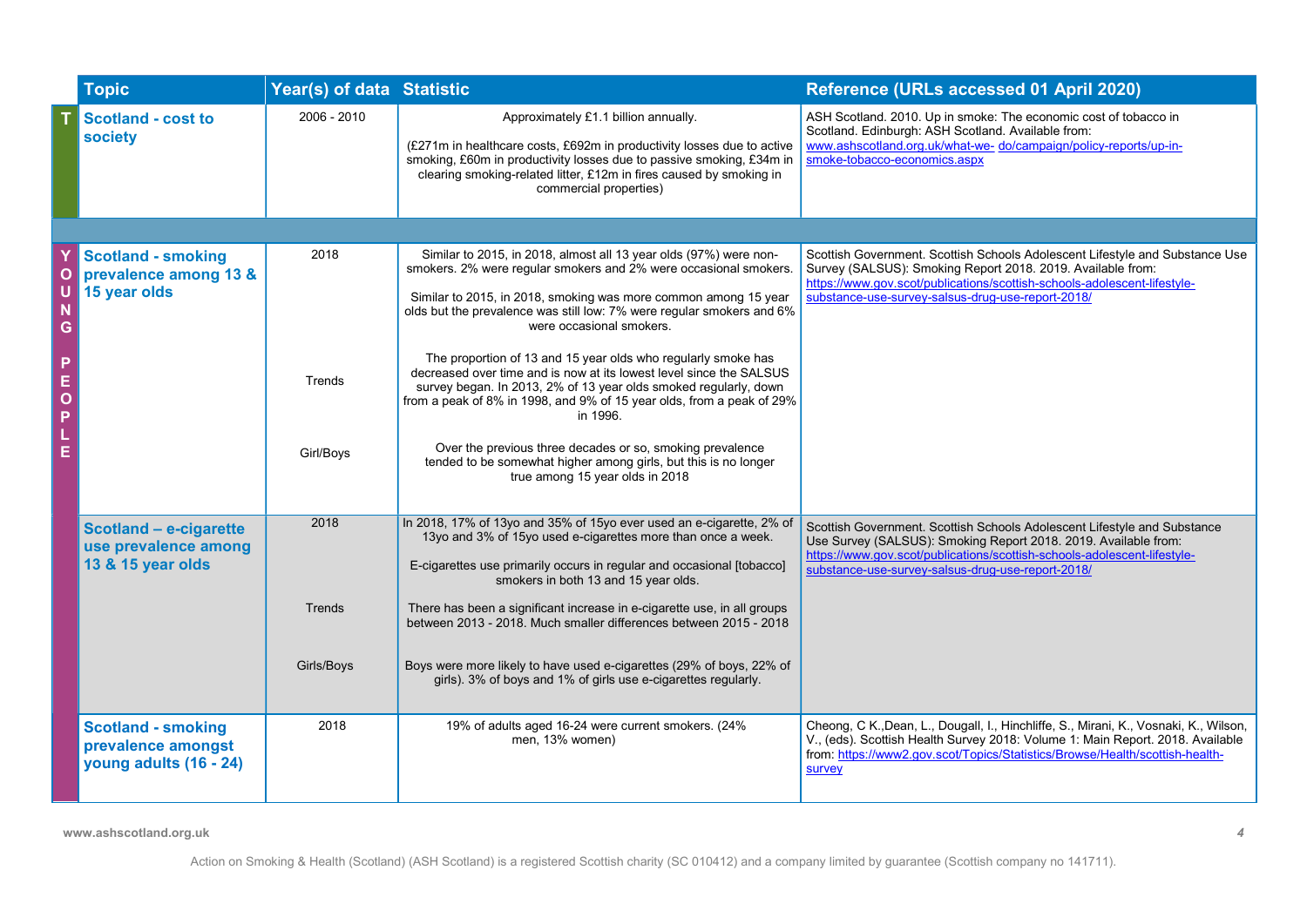| <b>Topic</b>                                                             | Year(s) of data Statistic |                                                                                                                                                                                                                                                                                          | Reference (URLs accessed 01 April 2020)                                                                                                                                                                                                                                                                       |
|--------------------------------------------------------------------------|---------------------------|------------------------------------------------------------------------------------------------------------------------------------------------------------------------------------------------------------------------------------------------------------------------------------------|---------------------------------------------------------------------------------------------------------------------------------------------------------------------------------------------------------------------------------------------------------------------------------------------------------------|
| <b>Scotland - initiation</b><br>(number)                                 | 2011-2013                 | An average of 13,300 children in Scotland aged 11-15 start<br>smoking each year.                                                                                                                                                                                                         | Calculation based on England smoking prevalence (Smoking, Drinking and<br>Drug Use Among Young People in England 2013, Health & Social Care<br>Information Centre) extrapolated to the Scotland population (ONS Mid-year<br>Population Estimates).<br>Calculated by the Statistics Team at Cancer Research UK |
| <b>Great Britain - age of</b><br>smoking initiation                      | 2011                      | Around two thirds (66%) of smokers said they started smoking<br>regularly before the age of 18, and 40% under the age of 16.                                                                                                                                                             | Office for National Statistics. 2013. General Lifestyle Survey Overview - a<br>report on the 2011 General Lifestyle Survey. Newport: Office for National<br>Statistics. Available from: www.ons.gov.uk/ons/rel/ghs/general-lifestyle-<br>survey/2011/rpt-chapter-1.html#tab-Age- started-smoking              |
| <b>Scotland - availability</b><br>and sources of tobacco                 | 2018                      | 23% of 13 year-old regular smokers buy cigarettes from shops. 33% of<br>15 year-old regular smokers buy cigarettes from shops.<br>47% of 13 year-old and 15 year-old smokers get somebody else to buy<br>them cigarettes. (More sources of cigarettes are reported in the<br>reference.) | Scottish Government. Scottish Schools Adolescent Lifestyle and Substance Use<br>Survey (SALSUS): Smoking Report 2018. 2019. Available from:<br>https://www.gov.scot/publications/scottish-schools-adolescent-lifestyle-<br>substance-use-survey-salsus-drug-use-report-2018/                                  |
|                                                                          |                           |                                                                                                                                                                                                                                                                                          |                                                                                                                                                                                                                                                                                                               |
| <b>Scotland - pregnancy,</b><br>smoking at booking                       | 2019                      | 2017: 14.8% smoked at booking   11.7% ex-smoker   71.7% never<br>smoker   1.9% smoking status not known.<br>2018: 14.4% smoked at booking   10.9% ex-smoker   71.6% never<br>smoker   5% smoking status not known).                                                                      | Public Health Scotland. Maternity & Births: Publications. Available from:<br>https://www.isdscotland.org/Health-Topics/Maternity-and-<br>Births/Publications/data-tables2017.asp?id=2047%20-%202047                                                                                                           |
| <b>Scotland - pregnancy,</b><br>associations with<br>deprivation and age | 2019                      | Mothers in the most deprive quintile are 8 time more like to smoker at<br>time maternal booking<br>SIMD1 26.6%   SIMD2 18.9%   SIMD3 12.6%   SIMD4 7.2%   SIMD5<br>$3.3\%$                                                                                                               | Public Health Scotland. Maternity & Births: Publications. Available from:<br>https://www.isdscotland.org/Health-Topics/Maternity-and-<br>Births/Publications/data-tables2017.asp?id=2047%20-%202047                                                                                                           |
|                                                                          |                           | Age <20: 32.6%   20-24: 26.8%   25-29: 16.5%   30-34: 10.3%   35-<br>39: 8.4%   40+: 8.7%                                                                                                                                                                                                |                                                                                                                                                                                                                                                                                                               |
|                                                                          |                           |                                                                                                                                                                                                                                                                                          |                                                                                                                                                                                                                                                                                                               |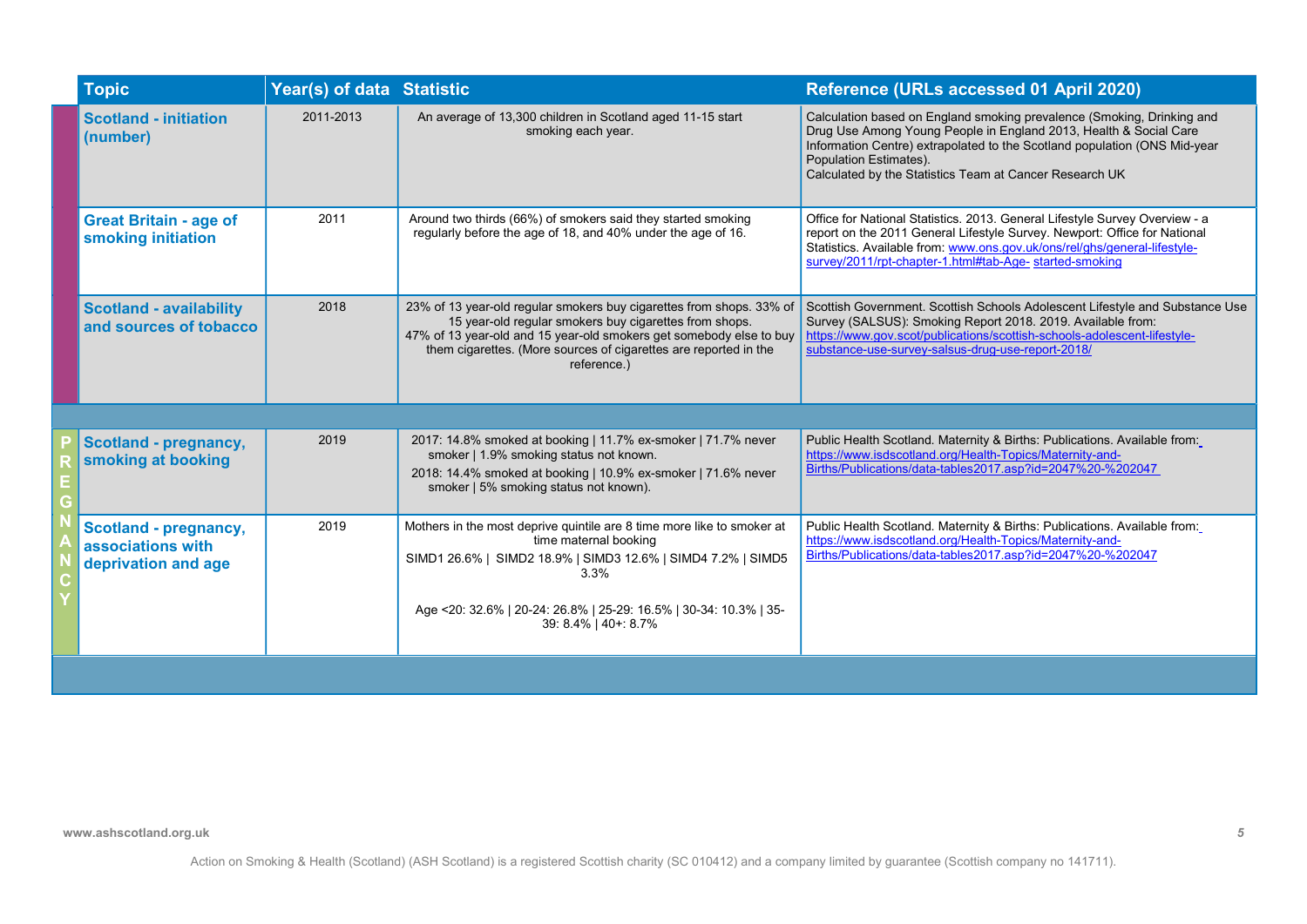|             | <b>Topic</b>                                                      | Year(s) of data Statistic |                                                                                                                                                                                                                                                            | Reference (URLs accessed 01 April 2020)                                                                                                                                                                                                                  |
|-------------|-------------------------------------------------------------------|---------------------------|------------------------------------------------------------------------------------------------------------------------------------------------------------------------------------------------------------------------------------------------------------|----------------------------------------------------------------------------------------------------------------------------------------------------------------------------------------------------------------------------------------------------------|
|             | Scotland - e-cigarette<br>use among adults (16+)                  | 2019                      | In 2018, current e-cigarettes use among adults was 7% unchanged<br>from 2015.                                                                                                                                                                              | Scottish Government. (2020). The Scottish Health Survey. 2019, edition, volume<br>I, Supplementary data tables. In The Scottish Health Survey Available from:<br>https://www.gov.scot/publications/scottish-health-survey-2019-volume-1-main-<br>report/ |
| G<br>R      |                                                                   | Man/Women                 | There is no difference between use in men and womenMen were also<br>more likely to have previously used e-cigarettes than women (12%<br>compared with 10%) and women were more likely than men to have<br>never used e-cigarettes (84% compared with 80%). |                                                                                                                                                                                                                                                          |
| E<br>T      |                                                                   | Age groups                | Current e-cigarette use by age group: 16-24 5%   25-34 6%  <br>35-44 11%   45-54 8%   55-64 9%   65-74 5%   75+ 1%                                                                                                                                         |                                                                                                                                                                                                                                                          |
| $rac{E}{S}$ |                                                                   | Dual use                  | 3% of the population uses both e-cigarettes and smokes tobacco. Dual<br>use is the highest in the 35-44 age group and is higher in the most<br>deprived group compared to the least deprived (SIMD1 4% v SIMD5<br>$1\%$                                    |                                                                                                                                                                                                                                                          |
|             | <b>Scotland - attitudes,</b><br>behaviours and beliefs<br>$(18+)$ | 2018                      | 76% of Scottish adults who used to use, or still use e-cigarettes, most<br>often use/used an e-cigarette containing nicotine.                                                                                                                              | All figures, unless otherwise stated, are from YouGov Plc. Total sample size<br>was 1110 adults in Scotland. Fieldwork was undertaken between 08/02/2018<br>and 06/03/2018.                                                                              |
|             |                                                                   |                           | 61% of Scottish adults who have smoked and tried e-cigarettes find<br>vaping is less satisfying than smoking cigarettes, excluding those not<br>applicable.                                                                                                | The survey was carried out online. The figures have been weighted and are<br>representative of all Scotland adults (aged 18+).                                                                                                                           |
|             |                                                                   |                           | 67% of Scottish adults (70% of smokers) think that the use of e-<br>cigarettes is common, 11% (10% of smokers) disagree.                                                                                                                                   |                                                                                                                                                                                                                                                          |
|             |                                                                   |                           |                                                                                                                                                                                                                                                            |                                                                                                                                                                                                                                                          |
|             |                                                                   |                           |                                                                                                                                                                                                                                                            |                                                                                                                                                                                                                                                          |
|             |                                                                   |                           |                                                                                                                                                                                                                                                            |                                                                                                                                                                                                                                                          |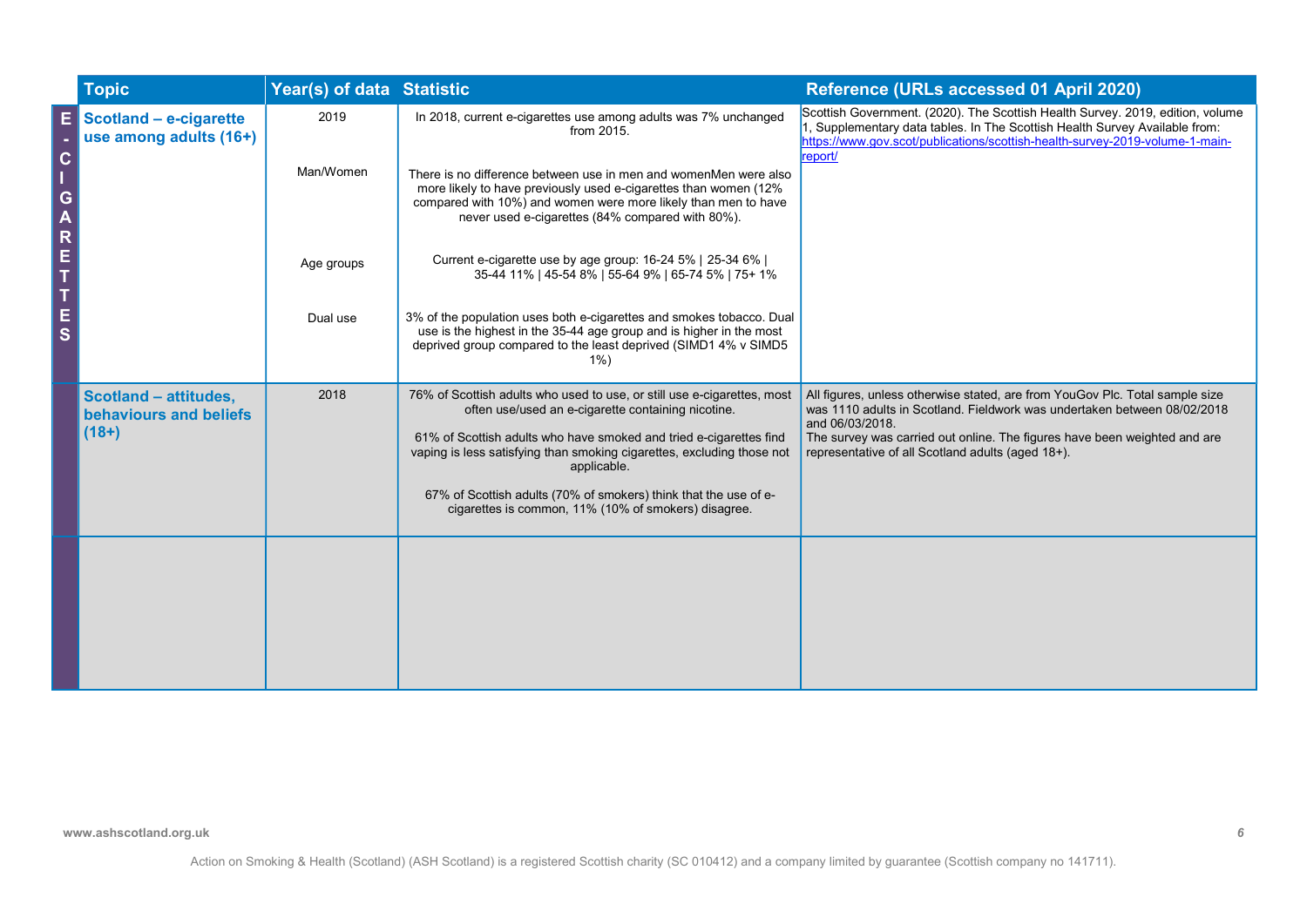|        | <b>Topic</b>                                                                           | Year(s) of data Statistic |                                                                                                                                                                                                                                                                                                                                                       | Reference (URLs accessed 01 February 2020)                                                                                                                                                                                                                                     |
|--------|----------------------------------------------------------------------------------------|---------------------------|-------------------------------------------------------------------------------------------------------------------------------------------------------------------------------------------------------------------------------------------------------------------------------------------------------------------------------------------------------|--------------------------------------------------------------------------------------------------------------------------------------------------------------------------------------------------------------------------------------------------------------------------------|
|        | <b>Great Britain - adult</b><br>(16+) e-cigarette use                                  | 2018                      | Current e-cigarette users in Great Britain is 6.1% of the population,<br>decreased for the first time from 6.3% in 2018.                                                                                                                                                                                                                              | Office for National Statistics. 2018. E-cigarette use in Great Britain: 2019.<br>Available from:<br>https://www.ons.gov.uk/peoplepopulationandcommunity/healthandsocialcare/dru                                                                                                |
|        |                                                                                        |                           | 52.2% of current smokers have used e-cigarettes and 15.9% of current<br>smokers currently use e-cigarettes                                                                                                                                                                                                                                            | gusealcoholandsmoking/datasets/ecigaretteuseingreatbritain                                                                                                                                                                                                                     |
|        |                                                                                        |                           | 0.4% of current e-cigarettes users have never previously smoked                                                                                                                                                                                                                                                                                       |                                                                                                                                                                                                                                                                                |
|        |                                                                                        |                           | Just over half (52.8%) of current e-cigarettes users said their main<br>reason for vaping was to quit smoking. While 14.5% said their main<br>reason was because they felt e-cigarettes were less harmful than<br>cigarettes, down from 29.2% in 2017                                                                                                 |                                                                                                                                                                                                                                                                                |
|        |                                                                                        |                           | Dual use: Whereas 15% of current smokers also use an e-cigarette,<br>12.8% of ex-smokers use an e-cigarette, 3.6% are ex-smoker and ex-<br>vaper                                                                                                                                                                                                      |                                                                                                                                                                                                                                                                                |
|        | Scotland - use of e-<br>cigarettes among 13 &<br>15 year olds                          | 2018                      | 17% of 13 year olds and 35% of 15 year olds have ever used an<br>e-cigarette. Only 2% of 13 year olds and 3% of 15 year olds used them<br>regularly (once a week or more):                                                                                                                                                                            | Scottish Government. Scottish Schools Adolescent Lifestyle and Substance Use<br>Survey (SALSUS): Smoking Report 2018. 2019. Available from:<br>https://www.gov.scot/publications/scottish-schools-adolescent-lifestyle-<br>substance-use-survey-salsus-smoking-report-2018/    |
|        |                                                                                        |                           |                                                                                                                                                                                                                                                                                                                                                       |                                                                                                                                                                                                                                                                                |
| S<br>Ś | <b>Scotland - cessation,</b><br>who wants to give up                                   | 2017/18                   | 66% of Scottish smokers report they would like to stop smoking. 24%<br>of smokers had made no attempts to quit smoking, 37% had made one<br>or two attempts, and 39% had made three or more attempts to quit.<br>Females are slightly more likely to try to quit                                                                                      | Cheong, C K., Dean, L., Dougall, I., Hinchliffe, S., Mirani, K., Vosnaki, K., Wilson,<br>V., (eds). Scottish Health Survey 2018: Volume 1: Supplementary data tables.<br>2018. Available from:<br>https://www2.gov.scot/Topics/Statistics/Browse/Health/scottish-health-survey |
|        | <b>Scotland - cessation,</b><br>service performance                                    | 2018/19                   | 51,078 quit attempts were set with NHS smoking cessation, 7.9%<br>reduction from 2016/17, and 57.9% reduction from 2011/12.                                                                                                                                                                                                                           | Information Services Division. NHS Smoking Cessation Service Statistics<br>(Scotland) 2018/19. ISD Scotland. 22 October 2019. Available from<br>https://www.isdscotland.org/Health-Topics/Public-                                                                              |
|        |                                                                                        |                           | Of the 51.078, 38.7% self-reported smoke-free at 4 weeks and 23.6%<br>at 12 weeks.                                                                                                                                                                                                                                                                    | Health/Publications/index.asp                                                                                                                                                                                                                                                  |
|        | <b>Scotland - cessation</b><br>targets - Local Delivery<br><b>Plan (LDP) Standards</b> | 2017/18                   | NHS Boards to sustain and embed successful smoking quits at 12<br>weeks post quit, in the 40 per cent most deprived SIMD areas (60 per<br>cent in the Island Boards).<br>In 2018/19 due to a change in methodology and the exclusion of<br>prisons the 2018/19 the LDP Standard was 7,568 successful twelve<br>week quits in the most deprived areas. | Scottish Government. Scotland Performs: NHS Scotland. Smoking cessation<br>2017. Available from:<br>www.gov.scot/About/Performance/scotPerforms/partnerstories/NHSScotlandperf<br>ormanc e/Smoking-LDP                                                                         |
|        |                                                                                        |                           |                                                                                                                                                                                                                                                                                                                                                       |                                                                                                                                                                                                                                                                                |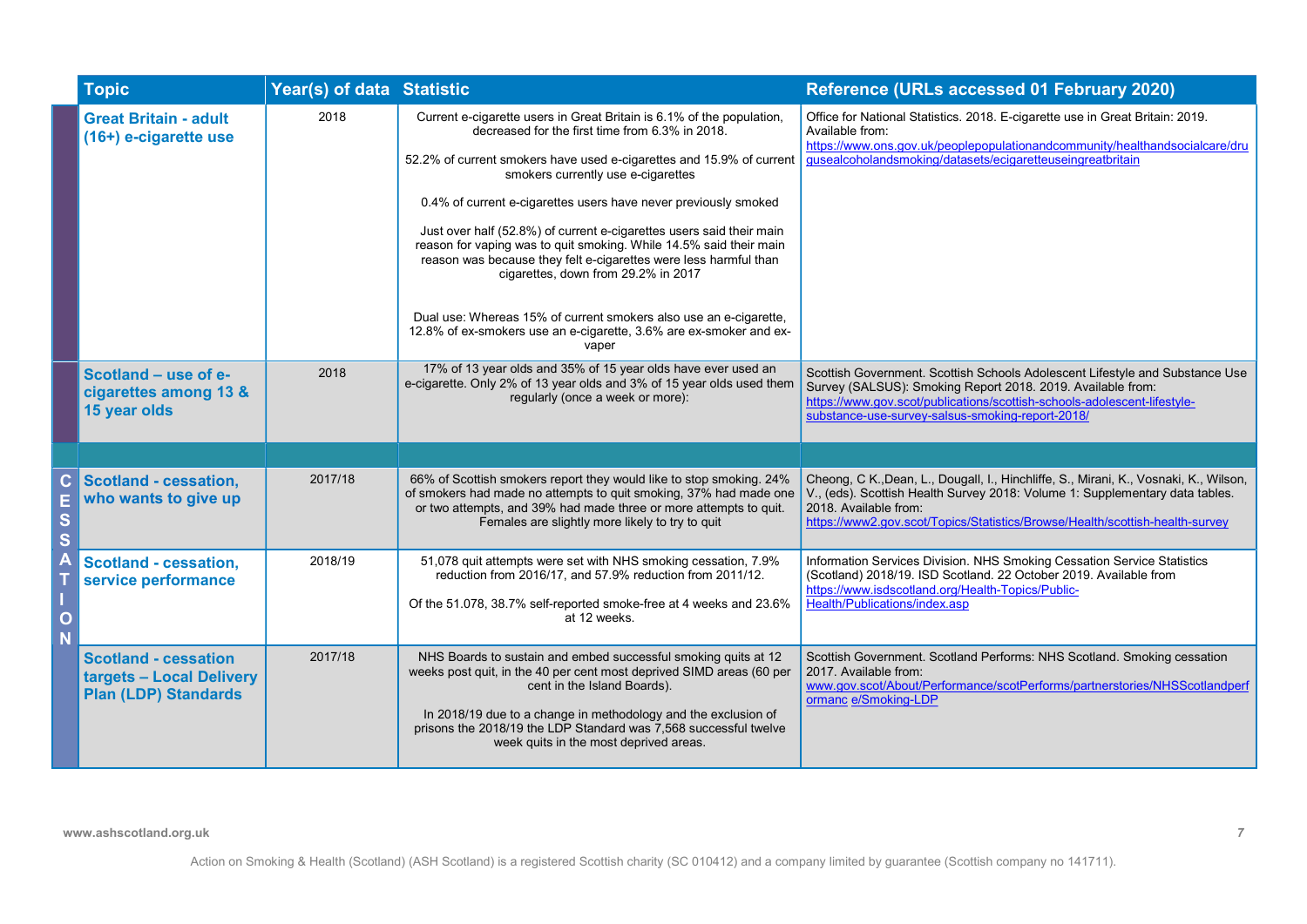|                         | <b>Topic</b>                                                                                        | Year(s) of data Statistic |                                                                                                                                                                                                                                                                                                                                                                                                                                                                                                                                                                                                                                                                                                                                                                                                                                                                                                                                                                                                                                                                                                                                                                                                                     | Reference (URLs accessed 01 October 2018)                                                                                                                                                                                                                                                                                                                                                                         |
|-------------------------|-----------------------------------------------------------------------------------------------------|---------------------------|---------------------------------------------------------------------------------------------------------------------------------------------------------------------------------------------------------------------------------------------------------------------------------------------------------------------------------------------------------------------------------------------------------------------------------------------------------------------------------------------------------------------------------------------------------------------------------------------------------------------------------------------------------------------------------------------------------------------------------------------------------------------------------------------------------------------------------------------------------------------------------------------------------------------------------------------------------------------------------------------------------------------------------------------------------------------------------------------------------------------------------------------------------------------------------------------------------------------|-------------------------------------------------------------------------------------------------------------------------------------------------------------------------------------------------------------------------------------------------------------------------------------------------------------------------------------------------------------------------------------------------------------------|
|                         |                                                                                                     |                           |                                                                                                                                                                                                                                                                                                                                                                                                                                                                                                                                                                                                                                                                                                                                                                                                                                                                                                                                                                                                                                                                                                                                                                                                                     |                                                                                                                                                                                                                                                                                                                                                                                                                   |
|                         | <b>Scotland - children's</b><br>exposure to second-<br>hand smoke in home                           | 2018                      | 6% of children (aged 0-15) reported exposure to second-hand smoke in<br>own home. This figure has been stable since 2015. dropping down<br>from 12% in 2012                                                                                                                                                                                                                                                                                                                                                                                                                                                                                                                                                                                                                                                                                                                                                                                                                                                                                                                                                                                                                                                         | Cheong, C K., Dean, L., Dougall, I., Hinchliffe, S., Mirani, K., Vosnaki, K., Wilson,<br>V., (eds). Scottish Health Survey 2018: Volume 1: Main Report. 2018. Available<br>from: https://www2.gov.scot/Topics/Statistics/Browse/Health/scottish-health-<br>survey                                                                                                                                                 |
|                         | <b>Scotland - target for</b><br>reducing children's<br>exposure to second-<br>hand tobacco smoke in | 2012 - 2020               | Reduce the proportion of children in Scotland exposed to second-<br>hand smoke in the home from 12% in 2012 to 6% by 2020.                                                                                                                                                                                                                                                                                                                                                                                                                                                                                                                                                                                                                                                                                                                                                                                                                                                                                                                                                                                                                                                                                          | Scottish Government. 2013. Creating a Tobacco-Free Generation: A Tobacco<br>Control Strategy for Scotland. Edinburgh: Scottish Government. Available<br>from: www.scotland.gov.uk/Resource/0041/00417331.pdf<br>Scottish Government. 25 March 2014. Campaign urges smokers to 'take it right                                                                                                                      |
|                         | the home                                                                                            |                           |                                                                                                                                                                                                                                                                                                                                                                                                                                                                                                                                                                                                                                                                                                                                                                                                                                                                                                                                                                                                                                                                                                                                                                                                                     | outside'. News release. Available from: https://news.gov.scot/news/campaign-<br>urges-smokers-to-take-it-right-outside                                                                                                                                                                                                                                                                                            |
|                         |                                                                                                     |                           |                                                                                                                                                                                                                                                                                                                                                                                                                                                                                                                                                                                                                                                                                                                                                                                                                                                                                                                                                                                                                                                                                                                                                                                                                     |                                                                                                                                                                                                                                                                                                                                                                                                                   |
| $\overline{\mathbf{s}}$ | <b>Scotland - public</b><br>support for tobacco<br>control measures                                 | 2018 v 2019               | In 2019 45% (18% of smokers/22% vapers) think that the government<br>is not doing enough to limit smoking. In 2018 this was 35% of Scottish<br>adults (18% of smokers)<br>Scottish adults agree that smoking should be banned in all cars.<br>support/oppose (smokers) - 2018: 63%(24%) / 20%(54%). 2019:<br>63% (27%) / 18% (54%)<br>Support/oppositions to the requirement for tobacco to be sold in<br>plain standardised packaging with the product name in standard<br>lettering: support/oppose (smokers) 2018: 57%(21%) / 12%<br>$(38\%)$ . 2019: 62% $(30\%)$ / 12% $(42\%)$<br>2018: 49% of Scottish adults (33% of smokers) disagree that exposing<br>under-18s to smoking on TV is acceptable. 2019:<br>72% of Scottish adults (66% of smokers) agree smokers staying in<br>hospital should be offered medication and support to help them not to<br>smoke. Support<br>49% of Scottish adults (50% of smokers) support rolling out a scheme<br>to all pregnant women who might benefit to help improve their chances<br>of quitting.<br>28% of Scottish adults (26% of smokers) who rent their home<br>responded that their tenancy agreement includes a rule that they<br>must not smoke in their home. | All figures, unless otherwise stated, are from YouGov Plc. In 2018 the total<br>sample size was 1110 adults in Scotland. Fieldwork was undertaken between<br>08/02/2018 and 06/03/2018. The 2019 survey sample size was 1009,<br>undertaking between 12/02/2019 and 10/03/20219<br>The survey was carried out online. The figures have been weighted and are<br>representative of all Scotland adults (aged 18+). |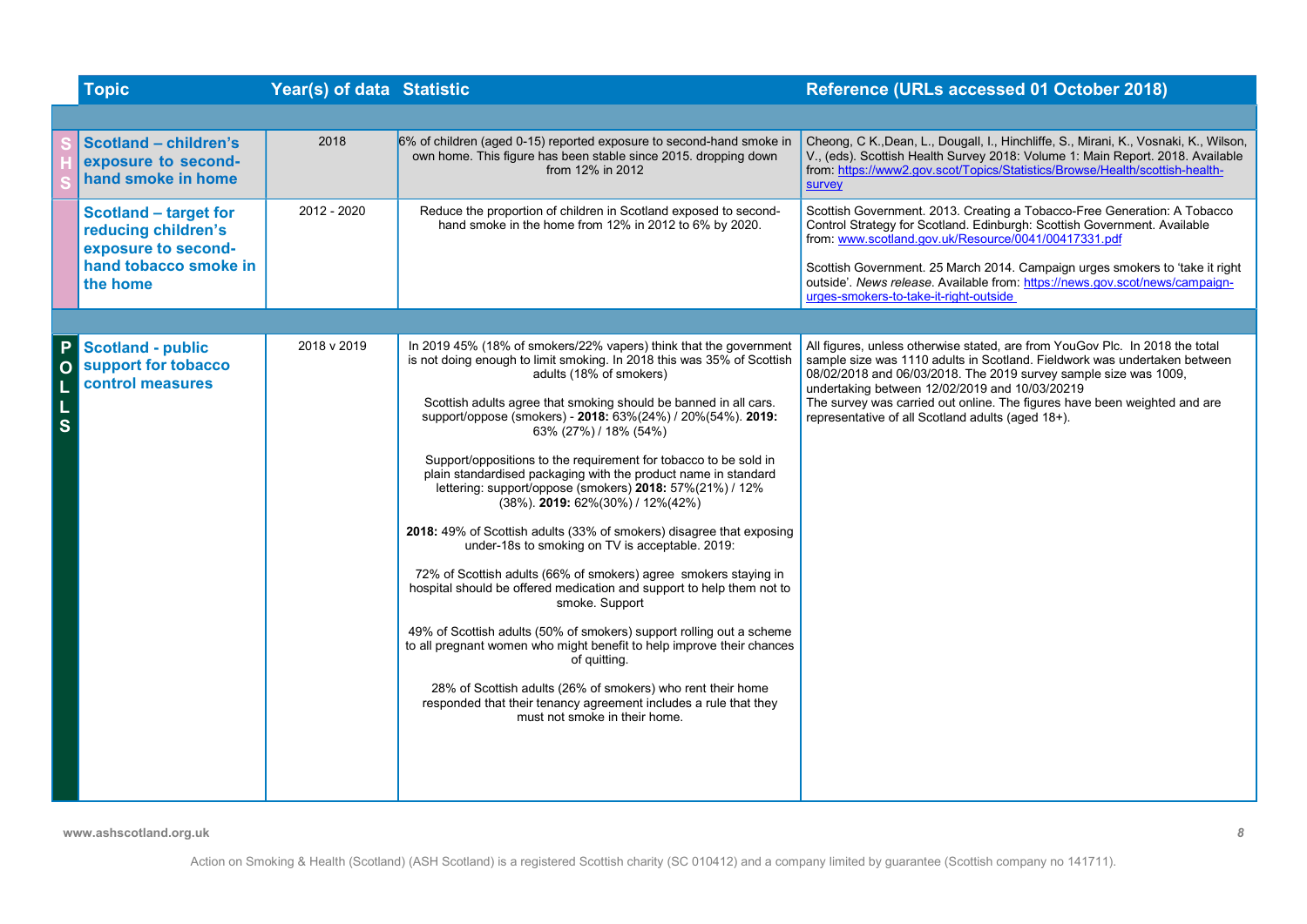|                                | <b>Topic</b>                                     | Year(s) of data Statistic |                                                                                                                                                                                                                                                                                                                                                                                                                                                                                                                                                                                                                                                                                             | Reference (URLs accessed 01 February 2020)                                                                                                                                                |
|--------------------------------|--------------------------------------------------|---------------------------|---------------------------------------------------------------------------------------------------------------------------------------------------------------------------------------------------------------------------------------------------------------------------------------------------------------------------------------------------------------------------------------------------------------------------------------------------------------------------------------------------------------------------------------------------------------------------------------------------------------------------------------------------------------------------------------------|-------------------------------------------------------------------------------------------------------------------------------------------------------------------------------------------|
|                                |                                                  |                           |                                                                                                                                                                                                                                                                                                                                                                                                                                                                                                                                                                                                                                                                                             |                                                                                                                                                                                           |
| O                              | <b>UK</b> - market value                         | 2012                      | Estimated £15.1 billion (85% of<br>this on cigarettes)                                                                                                                                                                                                                                                                                                                                                                                                                                                                                                                                                                                                                                      | Tobacco Manufacturers Association. UK tobacco market summary.<br>Available from: www.the-tma.org.uk/tma-publications-research/facts-<br>figures/uk-tobacco-market-summary/                |
| В<br>C.<br>c<br>$\overline{O}$ | <b>UK - illicit trade</b>                        | 2016/17                   | Cigarettes (mid point estimates) - the estimated UK illicitmarket share<br>in 2015/16 is 15% (estimated revenue loss £1.8 billion)<br>Hand rolled tobacco (mid point estimates) - the estimated UK illicit<br>market share in 2015/16 is 28% (estimated revenue loss<br>£0.7 billion)                                                                                                                                                                                                                                                                                                                                                                                                       | HM Revenue & Customs. Tobacco tax gap estimates for 2016-17. 26<br>October 2017. Available from: www.gov.uk/government/statistics/tobacco-<br>tax-gap-estimates                           |
| $\cup$<br>S<br>T<br>R          | <b>UK-illicit trade -</b><br>historic figures    | 2005/06 - 2015/16         | Trends in the cigarette and hand-rolling tobacco market appear to be<br>diverging. UK tax-paid consumption of cigarettes continues to fall<br>whereas the UK tax-paid consumption of hand- rolling tobacco has<br>steadily increased since 2005-06, levelling off in recent years.<br>The central estimate for the cigarette tax gap was 13% in 2015-<br>16. There is an overall long-term downward trend since 2005-06 from a<br>central estimate of 16% but year-on-year changes are<br>inconsistent.<br>The tax gap for hand-rolling-tobacco was estimated to be 32% in<br>2015-16. There is a long-term trend of a relatively steadily decreasing<br>tax gap, down from 60% in 2005-06. | HM Revenue & Customs. Measuring tax gaps 2017. 26 October 2016.<br>Available from: https://www.gov.uk/government/statistics/measuring-tax-gaps                                            |
|                                | <b>World - revenue</b>                           | 2013                      | \$315.16 billion<br>The combined gross revenue of the world's leading tobacco<br>companies is more than the 2012 GDP of Denmark (\$315.16<br>billion), the 34th highest GDP in the world.                                                                                                                                                                                                                                                                                                                                                                                                                                                                                                   | American Cancer Society & World Lung Foundation. 2015. The Tobacco<br>Atlas: Fifth Edition. Available from: www.tobaccoatlas.org/                                                         |
|                                | World - profit                                   | 2013                      | \$44.1 billion<br>The 2013 profits of the top six tobacco companies are equivalent to<br>the combined profits of The Coca-Cola Company, Walt Disney,<br>General Mills, FedEx, AT&T, Google, McDonald's and Starbucks in<br>the same year.                                                                                                                                                                                                                                                                                                                                                                                                                                                   | American Cancer Society & World Lung Foundation. 2015. The Tobacco<br>Atlas: Fifth Edition. Available from: www.tobaccoatlas.org/                                                         |
|                                | <b>Tax issues - UK</b><br>www.ashscotland.org.uk | 2019                      | 1.5 Billion (1500 million) is the calculated short fall (cost to society of<br>smoking v the tax income)<br>Many tobacco companies shift their corporate structures to minimise<br>their UK tax bills<br>For the last 7 years (since 2016) Imperial has only paid an effective<br>rate of 12.6% and generally a lot lower, BAT has paid virtually nothing,<br>while PMI's subsidiary reports its UK profits in a way wholly out of line<br>with the size of its UK market share. Only Gallaher has paid at<br>anything like the UK rate in the recent years                                                                                                                                 | Branston, J. R. & Gilmore, A. B. The failure of the UK to tax adequately<br>tobacco company profits. J. Public Health (Bangkok). 1-8 (2019)<br>https://doi.org/10.1093/pubmed/fdz004<br>9 |